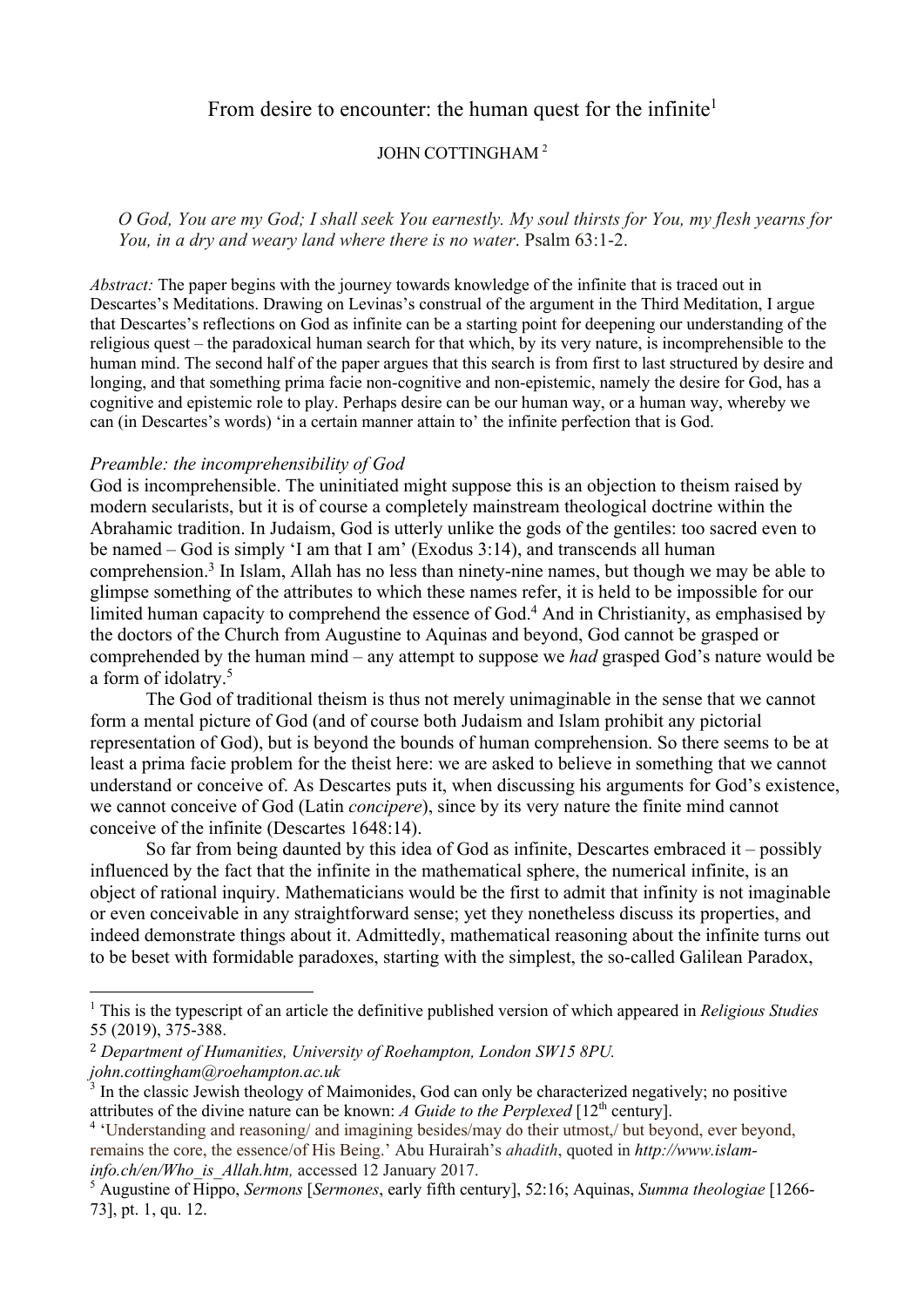namely that some infinite sets appear to contain fewer members than others (for example, the set of even numbers contains fewer members than the set of positive integers); and similar paradoxes, from Zeno's onwards, have been seen to arise from infinite divisibility. The resulting labyrinth of puzzles and contradictions generated by mathematical infinity may not seem a promising model for how the human mind might approach the absolute infinity that is God. Nevertheless, the idea of infinity plays a key role in Descartes's account the mind's journey towards knowledge of God in the *Meditations*, and I think his approach has something to teach us. I want to suggest that it can be a starting point for deepening our understanding of the religious quest – the paradoxical human search for that which, by its very nature, is incomprehensible to the human mind.

#### *Descartes on infinite aspiration*

'By "God" ', declares Descartes in the Third Meditation, 'I understand a substance that is infinite ...' Most analytic treatments of the subsequent proof of God's existence focus on the technical terminology that is deployed – the distinction between 'formal' or intrinsic reality and 'objective' (or representative) reality, for example, or the scope of the so-called causal adequacy principle (that there must be at least as much reality or perfection in the cause of a given effect as can be found in the effect).<sup>6</sup> But although Descartes was obviously interested in this logical apparatus (indeed he was subsequently persuaded by some of his readers to recast his arguments formally, in strict 'geometrical fashion'),<sup>7</sup> he nevertheless stressed that the formal validity of the arguments was not the whole story. The arguments were not to be construed simply as abstract patterns of inference, to be studied on the blackboard, as it were. On the contrary. Descartes insisted that in order fully to grasp what is involved, each of us must put him or herself in the place of the meditator, take up the first person perspective, and individually tread the path from self-awareness to awareness of God.<sup>8</sup> This goes at least some way to support the interpretation of the Third Meditation offered by Emmanuel Levinas (Levinas (1961) sectn I, pt A, §5), according to which what is going on is not so much a series of inferences as a direct personal *encounter* – what Levinas calls an 'interruption' of thought, when the finite mind comes up against the infinite – something it cannot include or contain (Levinas (1961)). 9

It's important to see that the experience that Descartes's meditator undergoes here is not a matter of passive intellectual contemplation, but comes about through a conative or desiderative movement, a dynamic forward thrusting of the mind. 'When I turn my eye upon myself,' the meditator says in the Third Meditation, 'I understand that I am a thing which is incomplete and dependent on another, and which *aspires without limit* to ever greater and better things.' (Descartes (1641), AT VII 51: CSM II 35). The *res cogitans*, the 'thinking thing' that is me, is not merely an intellectual being with certain cognitive properties like ideas and beliefs, but also a *desiderative*  being, a being with aspirations and desires – desires, moreover, that stretch forward without limit. Descartes underlines the fact that as soon as I become aware of my own existence, through the Cogito, I become aware of my imperfection; for obviously there are many things I don't know, and can't achieve, but which I should like to know and to achieve. And here Descartes's meditator dwells on how the very fact of my doubting and of my desiring presupposes that I *lack* something (AT VII 46: CSM II 31). Awareness of my deficiencies is, for Descartes, implicit awareness of my *creatureliness*, awareness of my dependence on something of which I fall short. And in an important but often overlooked passage in the Third Meditation the meditator reflects on what it would be like if he were *not* a creature, not dependent in this way: 'If I derived my existence from myself and were independent of every other being then I should neither doubt nor want, nor lack

 $6$  Descartes (1641), AT VII 41: CSM II 28.

<sup>7</sup> At the end of the Second set of Replies, published in the same volume as the *Meditations* in 1641.

<sup>8</sup> *Meditations, Preface* to the Reader: 'I would not urge anyone to read this book except those who are able and willing seriously to meditate with me' (AT VII 9: CSM II 8).

<sup>&</sup>lt;sup>9</sup> See also Hilary Putnam (1986), 42, and Cottingham (2014), ch. 1,  $\S4$ .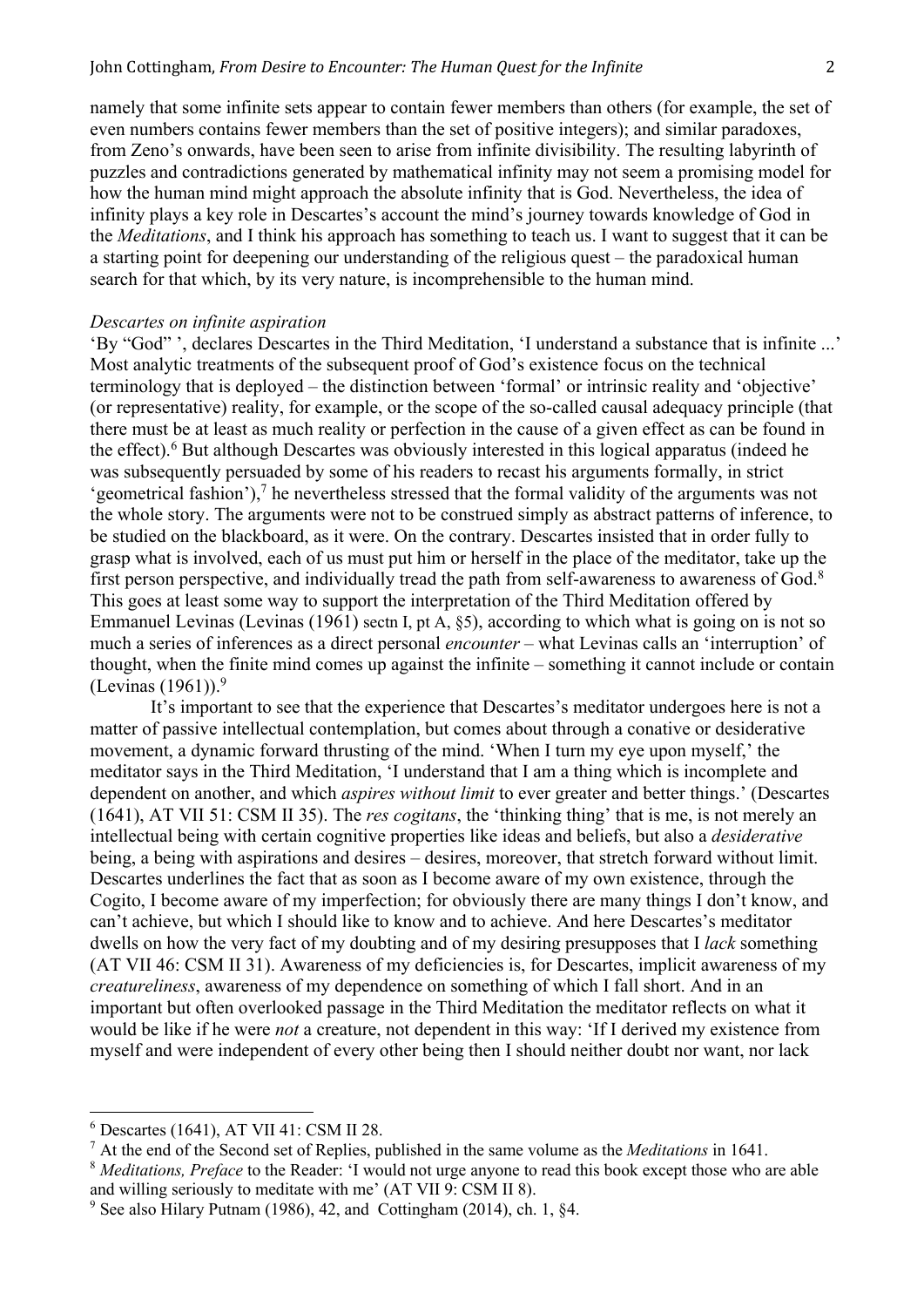anything at all; for I should have given myself all the perfections of which I have any idea, and thus I should myself be God.' (AT VII 48: CSM II 33).

There is a faint echo here of the temptation described in Genesis (3:5): 'ye shall be as Gods.' But perhaps what we have here is just an extreme form of a primal yearning that is inseparable from our human nature. To be human is to be dissatisfied – not merely to be subject to urgent specific needs and desires that need assuaging, like the other animals, nor even just to be reflectively aware of those needs and desires. To be human is to be, in a certain sense, *insatiable*: to know that that even when all those specific needs are met we will still lack something will still be incomplete, reaching forward towards something more than we now are (see Ellis (2013)).

And yet, paradoxically, that towards which we consciously reach out is something we can never fully grasp or comprehend. Descartes dealt with this apparent paradox by invoking a distinction in mathematics between the infinite and the *indefinite.* We cannot conceive of the infinite, but we can certainly conceive of a series stretching on indefinitely. If you recite the sequence of positive integers you know you could go on counting indefinitely – you would never reach the largest number. The process is, so to speak, open-ended. Similarly, as Descartes observed in an interview he gave to a young Dutchman, Frans Burman, in 1648: 'if it were I who had given myself my nature and make-up, I would have given myself all the perfections of God, and I think I would have given myself these perfections in accordance with my *indefinite* conception of them. For example, I would have given myself greater knowledge than I now possess; and when I had that greater knowledge, I would then have given myself greater knowledge still, and so on …' (Descartes (1648), 4).

So as a finite and incomplete being, who knows himself or herself to be finite and incomplete, I have a sense that it would always be possible, and desirable, to add a bit more to my resources. I would like to have, a bit more knowledge, or a bit more benevolence, than I now possess; and then a bit more than that, and so on indefinitely. But behind this indefinite process, dimly grasped in its very open-endedness or incompleteness, we seem to glimpse the shadowy eminence of *infinite* perfection – or, as Descartes expresses it in the penultimate paragraph of the Third Meditation, 'the very one of whom the idea is within me, that is, the possessor of all the perfections which *I cannot grasp*, but in my thought *can somehow attain to,* and who is subject to no defects whatsoever' (Descartes (1641), AT VII 52: CSM II 35).

We cannot, says Descartes in the original Latin, *grasp* or comprehend (*comprehendere*) this infinite perfection, but we can somehow reach out to it, or '*in a certain manner attain to it*' (*quocunque modo attingere*). He elsewhere compares God to a mountain which you cannot 'comprehend', or put your arms round, but which you can approach and touch.10 This is not a paper on Cartesian interpretation, so I will not here spend more time unravelling what exactly the historical Descartes might have meant by this. What I want to do instead is to explore a thought that is perhaps hinted at in Descartes's account of the finite mind's open-ended aspirations to reach towards infinite perfection The thought is this: that something prima facie non-cognitive and nonepistemic, namely the *desire* for God, might have a cognitive and epistemic role to play. To put it crudely, perhaps *desire* can be our human way, or *a* human way, whereby our mind can 'in a certain manner attain to' the infinite perfection that is God.

### *Insatiable desire?*

Many of our desires are what one might call rationally grounded – they relate to needs that must be satisfied if we are to survive either individually or as a species (desire for food, for example, or the desire to reproduce). Others are irrational – either pathological urges for what is downright harmful to our flourishing, or else akratic lapses that make us sacrifice our true long-term welfare for

<sup>&</sup>lt;sup>10</sup> According to Descartes one can know something without fully grasping it: 'In the same way we can touch a mountain with our hands but we cannot put our arms around it . . . To grasp something is to embrace it in one's thought; to know something, it is sufficient to touch it with one's thought (*pour savoir une chose, il suffit de la toucher de la pensée*)' (Descartes (1630), 25 (AT I 152)).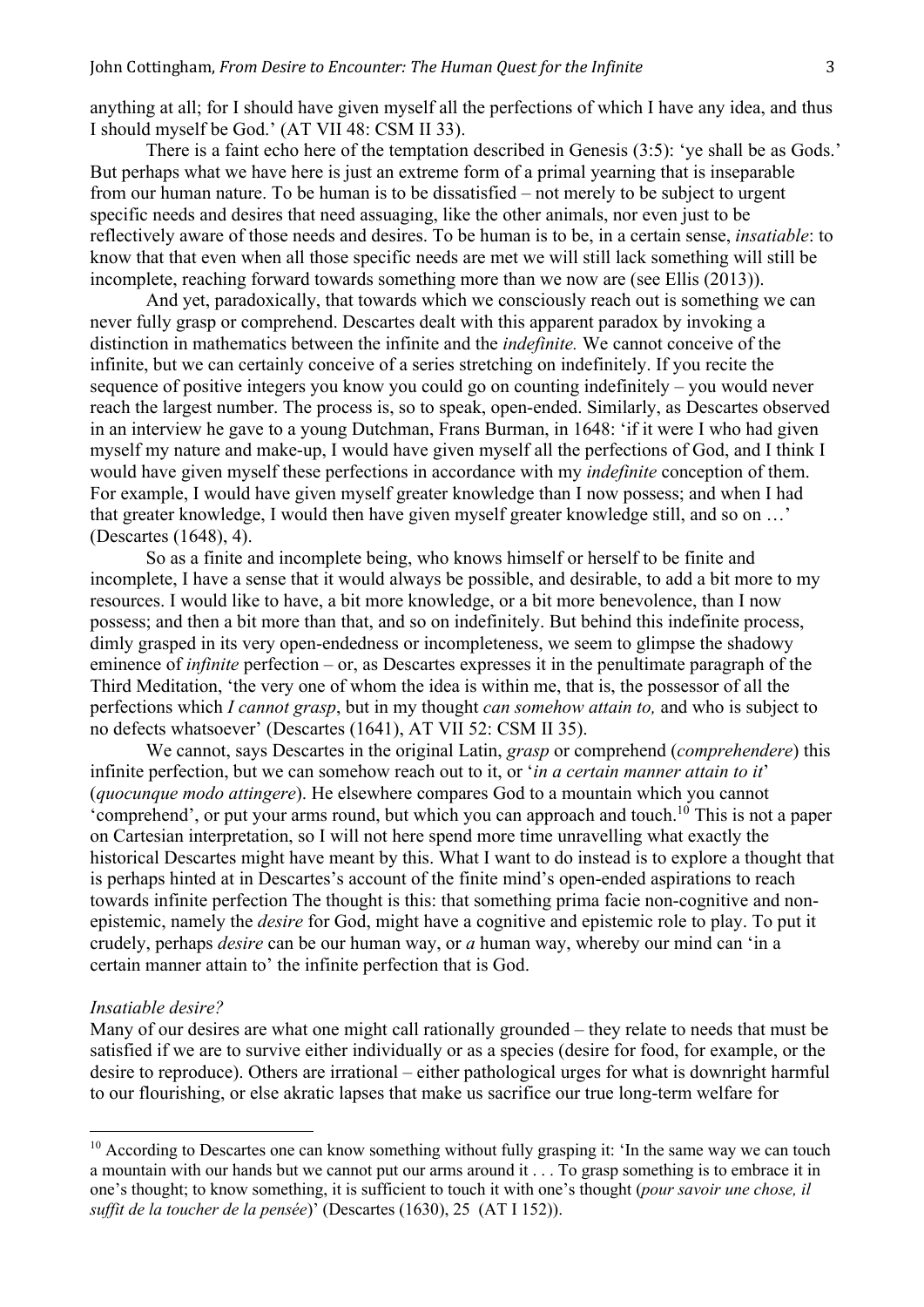specious or evanescent gratifications. Perhaps psychotherapy could help us deal with the former, and good old-fashioned training in Kantian or Aristotelian virtue help us master the latter. But as we have already noted, there are deeper, more restless, more intractable, more existential longings that seem inseparable from our very humanity. If all our rational wants were satisfied, and all our irrational urges were either cured, or else virtuously controlled or re-trained, we would still, it seems, feel the pounding of the 'unquiet heart', as Augustine called it,  $11$  that is our human birthright. We would still reach forward and long for that which, however far we progress, will still be just beyond our grasp.12

For Augustine (as emerges in the famous passage in the *Confessions* where he speaks of the unquiet heart), this insatiable desire is a function of our creatureliness, and can be assuaged or quieted only through union with our creator. Such union, by its nature, lies on the very horizon of human existence (hence in standard Christian theology the beatific vision remains a destination to be sought in faith rather than brought into view by reason or observation).<sup>13</sup> And yet – though Augustine himself never explicitly put it this way – it may perhaps be that *in the very character of this strange open-ended longing we humans experience, we are able to attain to a kind of awareness of the divine.* 

Before developing this thought, I want first to take a critical look at alternative, secular ways of coming to terms with the deep existential yearning that is the signature of our humanity. Friedrich Nietzsche has, for better or worse, come to be stereotyped as the prophet of the modern secularist worldview, though whether he is actually best thought of as a non-religious thinker is a mute point. What is true is that he was perhaps the first fully to realize the existential horror that awaits humankind in a world where the sun has been unchained from its moorings (as the madman's story in *The Gay Science* puts it (Nietzsche (1882), bk III, § 125), and all hope of an ultimate divine centre or gravitational anchor for our human existence has been abandoned. This may be the meaning (or part of the meaning) of the 'Roundelay' in *Zarathustra*, where mankind wakes up in the deep midnight and realizes that the world is no longer a secure home for us. We are left with a pain, which is also a strange joy or longing, 'deeper than heart's agony':

*Tief ist ihr Weh – Lust – tiefer noch als Herzeleid: Weh spricht: Vergeh! Doch alle Lust will Ewigkeit – Will tiefe, tiefe Ewigkeit!*

Deep is her woe – Joy – deeper than heart's agony; Woe says: 'Be gone! But all joy wants eternity Wants deep, deep eternity.<sup>14</sup>

And here in the final two lines is the yearning for joy that reaches on for ever, to 'deep, deep eternity'. The late romantic period is in many ways defined by this strange, eternal longing, which is now directed not to God, but to finding an alternative source of ultimate meaning within the merely human world. Erotic love typically emerges as the prime candidate here, and what Nietzsche's contemporary Richard Wagner depicts in *Tristan und Isolde* represents perhaps the

<sup>11</sup> Augustine *Confessions* [*Confessiones*, *c*. 398], bk I, ch. 1: 'fecisti nos ad te, et inquietum est cor nostrum donec requiescat in te.'

 $12$  Compare Ellis (2013).

<sup>13</sup> Aquinas, *Summa theologiae* pt I, qu. 12, art. 4; *Summa contra Gentiles* [1260], bk III, ch. 52. See also Carriero (2009), 176-182.

<sup>&</sup>lt;sup>14</sup> Nietzsche (1892), pt. IV,  $\S$ 12, 'The Drunken Song' (trans. J. C.).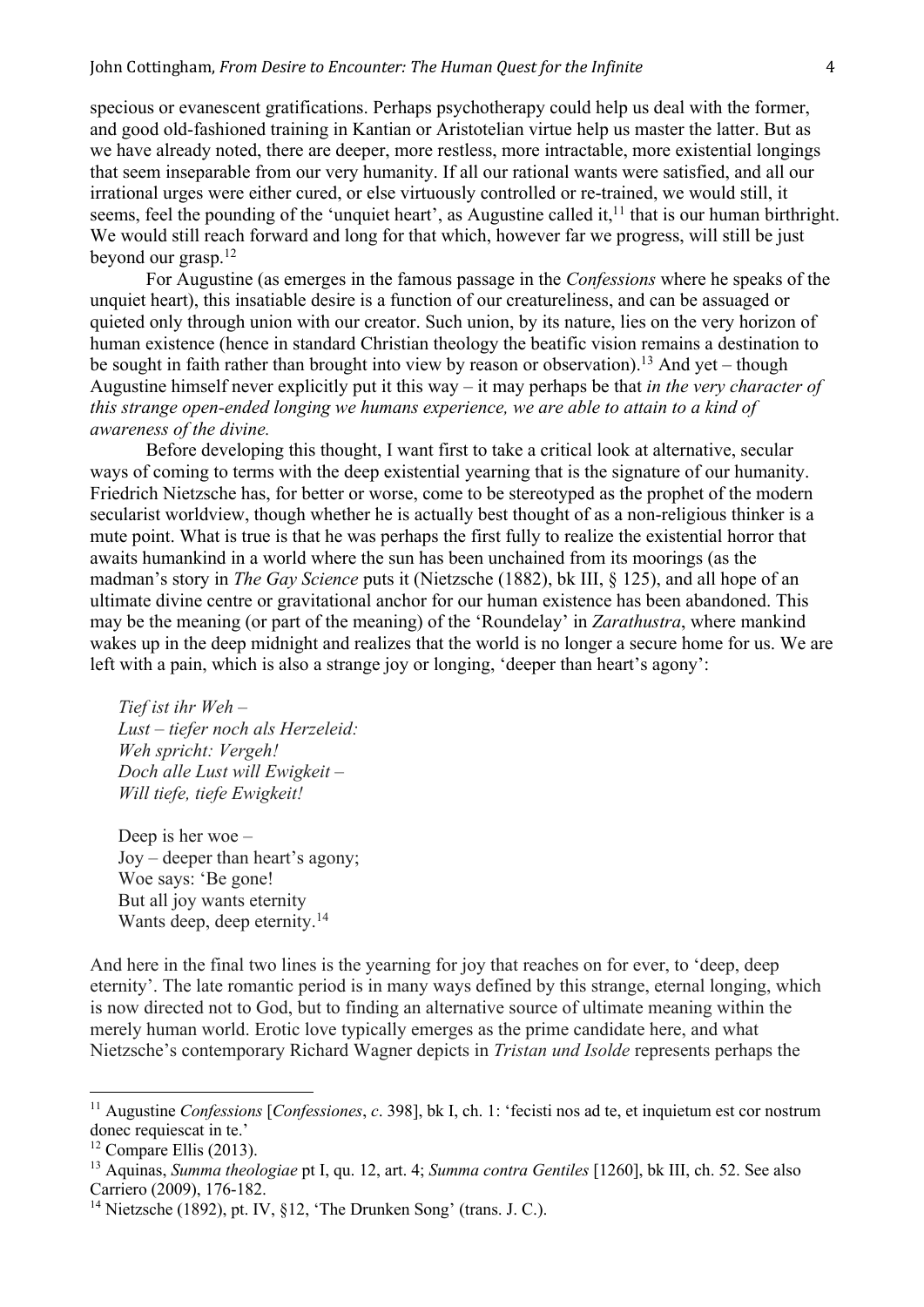most extreme version of this idea, where only death can satisfy the insatiable erotic longing of the lovers.

But of course Isolde's *Liebestod* is nothing short of insanity, however beautiful the music, however brilliantly the unresolved mounting cadences capture the ecstatic madness of an indefinitely deferred climax. For the idea of suicide as the only fit culmination of erotic longing, when looked at simply as an idea, shorn of the transfiguring power of Wagner's musical genius, is a *reductio ad absurdum* of the concept of insatiable erotic longing. Eros, to be sure, is a vitally important and awesomely powerful force in human life, but (as is brilliantly explored the great literary giants from Euripides in *The Bacchae* right down to Tolstoy in *Anna Karenina*) it cannot in itself provide a secure grounding for human existence. It is too unstable, too extreme, to subject to what the literary critic and translator J. B. Leishman called 'intense one-sidedness'.15 Not for nothing does Shakespeare's Friar Lawrence in *Romeo and Juliet* warn the lovers:

These violent delights have violent ends And in their triumph die, like fire and powder, Which, as they kiss, consume … Therefore love moderately. Long love doth so.<sup>16</sup>

There is, as so often in Shakespeare, a deep ambivalence here. Part of us wants to say that the Friar is being rather staid, too cautious, too like the caricature Aristotelian, with his allegiance to the golden mean, *aurea mediocritas*, a kind of dreary mediocrity to which our 'romantic' side wants to retort, on Romeo and Juliet's behalf, 'No! Go for it!'. But at another level we also sense that the issue here goes much deeper than a the rather banal question of whether the passions need to be moderated. The key sentence is in the final line of the quotation – '*Long* love doth so' – which reminds us that loving, truly loving, cannot be understood in purely episodic terms, as a crisis, as an explosion, as the earth moving, but concerns two human beings who, in order really to love each other as opposed to merely being erotically intertwined, need to learn and grow together, over time, in joy and sorrow, in conflict and reconciliation, in 'the mutual society, help, and comfort, that the one ought to have of the other' as Thomas Cranmer's resonant wording has it.<sup>17</sup>

One of the costs of deifying Eros is to ignore this vital 'diachronic' dimension of love. I say 'deifying', which is not quite the right word, since of course Eros is a god already; the danger is rather that of elevating him to the status of supreme god. The Greeks and Romans were wiser than the Wagnerian romantics by representing Eros or Cupid as an irritating little boy with bow and arrows.<sup>18</sup> Perhaps that's going too far the other way, but the point is that Eros is a power that needs to be respected at our peril, but which cannot carry the weight of being the ultimate repository of meaning, or the best expression of our insatiable human longing.<sup>19</sup>

Some prosaic facts are in order here. Biologically speaking, erotic desire is very far from insatiable – it culminates in satisfied coition; and again, biologically speaking, the *telos* of coition is reproduction; and the *telos* of reproduction is the birth and raising of children. This reminder should not be construed in a rigidly prescriptive way: erotic passion can of course be a valid element in a flourishing human life when it is not playing its biological role as an engine of procreation. But it cannot retain this validity if it is decoupled from the wider moral context of human caring, commitment and responsibility. From the moral point of view, Eros has to been seen as but one component in the larger scheme of things; and this larger scheme of things is irreducibly *diachronic*.

<sup>&</sup>lt;sup>15</sup> Leishman (1961: 143). In his fine analysis of some of Shakespeare's love poetry, Leishman goes on to talk about its 'passionately hyperbolical vehemence, intransigence . . . sweepingness' (213).

<sup>16</sup> William Shakespeare, *Romeo and Juliet* [1595], Act II, scene 6.

<sup>&</sup>lt;sup>17</sup> *The Book of Common Prayer* [first published 1549], The Form of Solemnization of Matrimony.

<sup>&</sup>lt;sup>18</sup> For the potentially painful aspect of erotic love see Perlman (2011),182).

<sup>&</sup>lt;sup>19</sup> For a more positive view of *eros* from a Christian perspective, whereby, though 'ascent, renunciation and purification', it might be 'healed and restored to its true grandeur', see the Encyclical of Benedict XVI, *Deus Caritas Est* (2005), §5.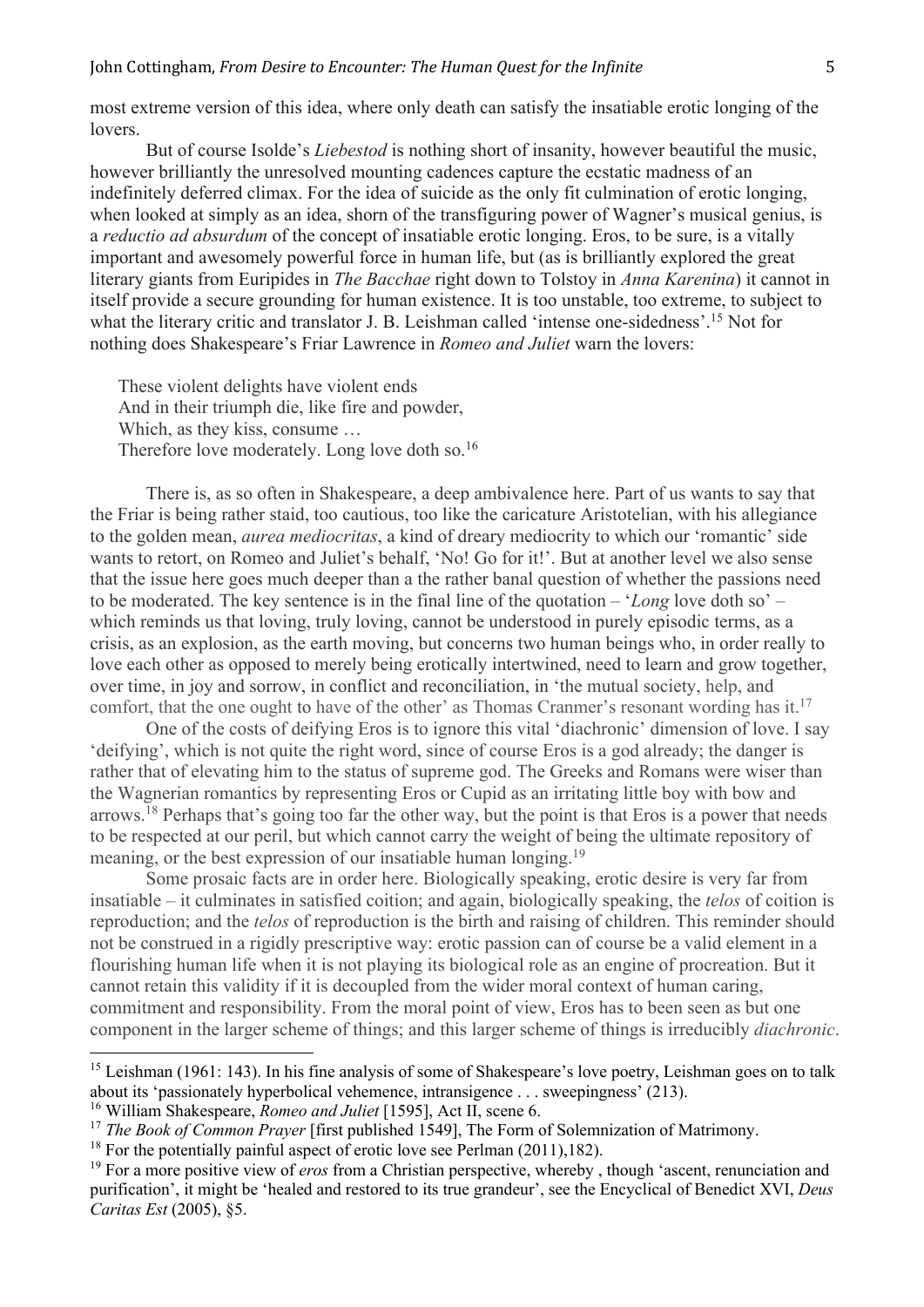### John Cottingham, *From Desire to Encounter: The Human Quest for the Infinite* 6

Sustaining a psychologically and physically intimate human relationship is long and complex undertaking, requiring effort and sustained sacrifice, and the ever-present risk of pain, only made possible because it is an enduring expression of love – and indeed, in the paradigm case of a spousal relationship, an *expansion* of love, so as to embrace children and, in due course, children's children.20 The ideal of the *Liebestod* is the opposite of this, not an expansion of love but an introverted – albeit mutually introverted – contraction, a contraction so extreme that it ends in mutual self-annihilation.

More might be said about the need for a corrective to the destructive erotic romanticism that, in the century and a half following Wagner, has seemed so alluring to those enmeshed in our increasingly egocentric culture. But it would also be a mistake to suppose that love in its more outgoing and diachronic manifestation, as organically growing and evolving marital and family love, or perhaps as Aristotelian affection-friendship or *philia*, is qualified to serve as the ultimate vehicle for the insatiable existential longing that is so deeply ingrained in the human makeup. Noble ideals though conjugal love or close friendship at their best may be, it would equally be a mistake, a piece of idolatry, to deify them. For, as Nietzsche surely saw, the deep longing that 'wants eternity' is an expression of the search for a metaphysical grounding for our existence, a longing for 'ontological rootedness', as Simon May has aptly called it (May 2011, ch. 1); and to suppose that spouse, or family, or friends can supply *this* need is a kind of category mistake. It puts a monstrously unfair weight on the flawed and fallible and purely human recipients of our devotion, whether erotic, or familial, or friendship-based, to suppose that they can be suitable addressees for the cry heard in countless pop songs: '*you're all I'll ever need'*. In effect, it places them in the false position of having to sate a longing that cannot be satisfied, so that even were they to meet all the human needs that can possibly be expected of them, they have still not done enough.

# *Encountering the infinite*

The erotic model of infinite longing which I have just been criticising can, as we have seen, be associated with the late romanticism of Wagner. But there is another, and much older, conception which gives us, I think, a better model for understanding the strange human quest for the infinite. What I have in mind has to do with 'spiritual experience', or the experience of what is sometimes called the 'sacred'. What is characteristic of such experience, as described in many religious and literary sources, is a an intense and ecstatic focusing on a *particular aspect* of the world, but in combination with a profound sense of this particular moment being as it were a window through which we can glimpse something *infinitely greater*, something eternal or transcendent. A devotional example can be seen in the fifteenth-century carol to the Virgin 'There is no rose of such virtue', where we find the lines:

for in this rose contained was heaven and earth in little space: *res miranda*. 21

Or in less explicitly religious terms, William Blake, in his well-known poem 'Auguries of Innocence', speaks of how in such moments we are able

To see a world in a grain of sand And a heaven in a wild flower, Hold infinity in the palm of your hand And eternity in an hour.

<sup>&</sup>lt;sup>20</sup> Psalm 128:8; the verse is recapitulated in the Nuptial Blessing at the traditional Catholic wedding ceremony.

<sup>21</sup> Manuscript at Trinity College Cambridge. Text in J. A. Fuller Maitland and W. S. Rockstro, *English Carols of the Fifteenth Century* (London: Leadenhall Press, 1891), Carol No. XIII, pp. 26-27, 54-55.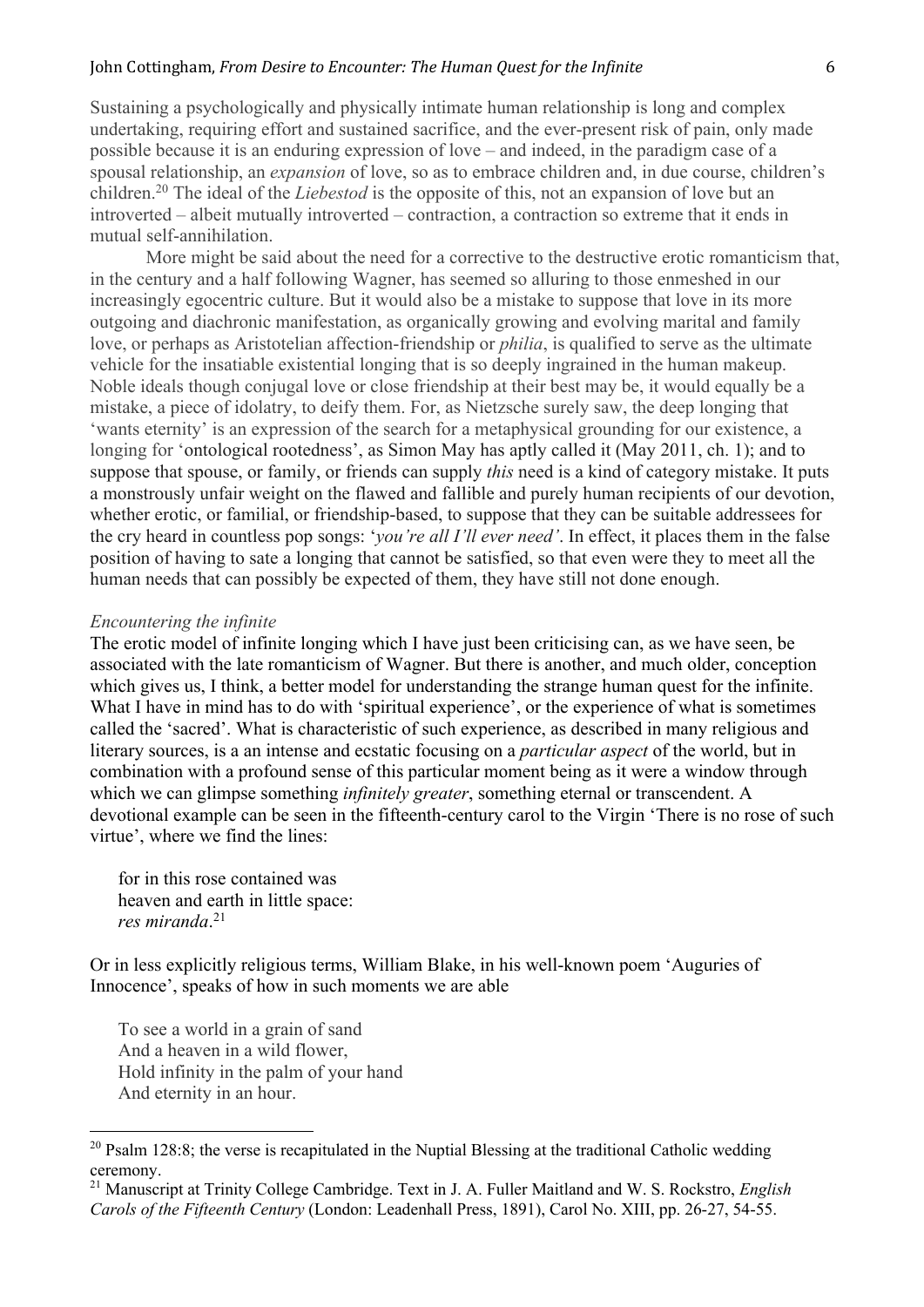I have elsewhere discussed how such experiences are only very inadequately characterised by the modern jejune label 'aesthetic', one reason for this being that they have an inherently moral dimension.22 Blake's poem is a good example, since the poem soon passes from extolling our awestruck responses to the beauty of the natural world to a fierce prophetic denunciation of what happens when the natural and human world is *not* properly respected:

A horse misused upon the road Calls to Heaven for human blood. Each outcry of the hunted hare A fibre from the brain does tear… The harlot's cry from street to street Shall weave old England's winding sheet … 23

In mistreating our fellow-creatures we violate something sacred. In using others as instruments for our gratification, in our failure to respond to the 'face of the other', we enact a kind of desecration, a trampling on the sacred (a theme eloquently explored in Levinas – though for reasons I won't go into here he prefers to talk not of the 'sacred' but the 'holy' (See Caruana (2006)). If we employ Kantian terminology what confronts us here is that which inspires *awe*, what Kant called *Achtung* (Kant (1788) pt 1, bk 1, ch. 3). Another way of putting the idea is to say that we have a sense of being confronted with something that *demands a response* from us. The modern notion of 'normativity', beloved of professional philosophers (who nevertheless struggle to explain it in naturalistic terms) is but one way of trying to get at the notion of this kind of authoritative demand – something that exerts a pull on us, whether we like it or not. We may turn away, we may resist the pull, we may even ignore it, but the pull remains (see Cottingham (2017).

It's important to stress that this cannot plausibly be explained merely as a motivational pull – like an urge to eat, or to scratch an itch. For a motive, even if it is a rather exalted one, like a wish to serve others, or to contemplate a magnificent landscape, is essentially *contingent* on my subjective preference schedule. If that schedule were adjusted – for example because I am tempted or become corrupted and feel a stronger urge in another direction – the motivational force would diminish or disappear. But the type of pull we are talking about in the case of our responses to the sacred is a normative rather than a purely motivational pull. It retains its full force *even if my inclinations change.*<sup>24</sup>

There is nothing in the natural world as studied by science that is remotely like this kind of normative pull. It is true that there are many forces in nature that are mysterious or that we do not fully understand: the force of gravity, familiar from physics, and from daily experience, is a classic example. But the kind of pull involved in such natural phenomena is a *causally efficacious one* – if we step over a cliff we fall to the bottom, like it or not. Human inclinations and motivations as studied in the psychological sciences fall into the same general category. It is true that they can be resisted – at least for a while – but they still exert a causal power. A thirsty man is motivated, 'moved', to pick up the glass of water; and scientists can study how the fluid deficiency in the body sends signals to the brain in such as way as to produce a powerful tendency to drink. So in the normal case, where there is no impediment or countervailing motivation (such as fear, as when an animal is scared to go the river because it smells a predator), then the desire is *causally efficacious*: you feel thirsty, and this moves you to drink.

 $22$  See Cottingham (2012).

<sup>23</sup> William Blake, *Auguries of Innocence* [*c*. 1803], ed. W. H. Stevenson (New York, NY: Longman, 1971). <sup>24</sup> So-called moral 'internalists' want to assimilate the normative to the psychological case; thus for Bernard Williams, a given good *G* provides a reason for my choices only if a desire for *G* is part of my 'motivational set' (Williams (1995), 35).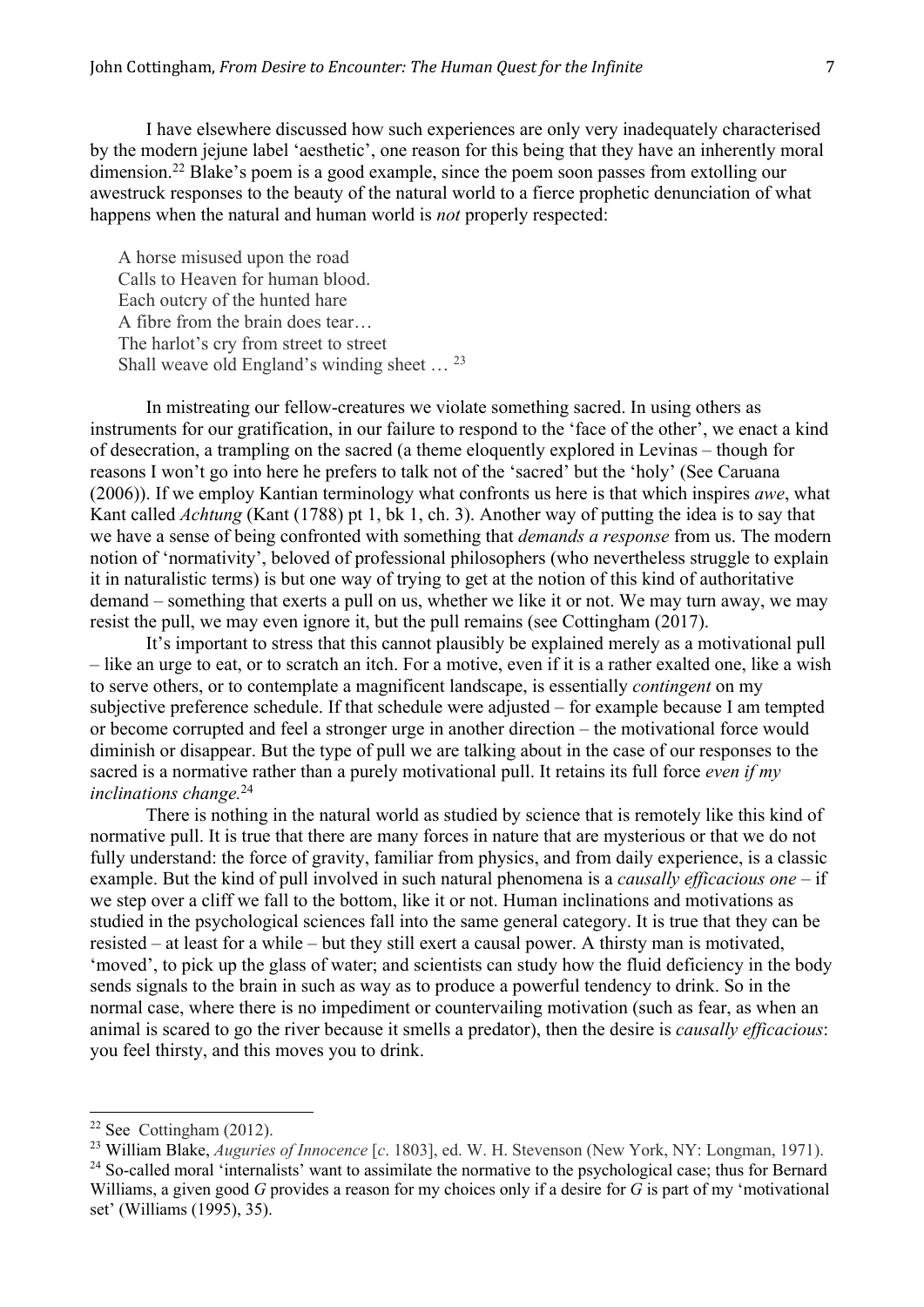But the call of normativity is completely unlike this; and we recognize this, in part, by *the*  special character of the human desire or longing to respond to *it*. In the case of the thirsty man there is a biological *telos* or goal, the slaking of the thirst, and an internal mechanism which generates a desire to drink, which in turn moves us towards that goal. But in the case of a normative call, there is on the part of the subject, a recognition of a good towards which we *ought* to move, which we *ought* to pursue, whether in fact we actually do so or not. We humans seem to have some ability to recognize, and to feel the pull of, genuine, objective, 'irreducibly normative' reasons,  $2^5$ which *retain their force* whether we are motivated to pursue them or not. If the naturalistic world as studied by science cannot accommodate such reasons, and if alternative non-naturalist accounts are implausible (one reason for their implausibility, being that, as Tim Mulgan puts it, they make genuine objective value an 'isolated anomaly' in the cosmos),<sup>26</sup> then the theistic alternative seems at the very least worthy of consideration. For theism presents a cosmic picture in which there is something 'not of ourselves' as Matthew Arnold puts it,<sup>27</sup> which continues to call us even though we may want to stop our ears – as in the story of Samuel in the Hebrew Bible, who tries to go back to sleep, but is constantly awakened by the insistent demand to respond, until he finally answers 'Speak Lord, for your servant heareth' (I Samuel 3:10).

The story could be interpreted in very straightforward terms – the young man just hears the voice. But the experience of the divine that is implied in such narratives is no mere passive reception of data, but involves a forward accepting movement of the will, a readiness to respond and to align oneself with the good that is offered. Perhaps the paradigm case of such a response in Scripture is that of Mary, as narrated in Luke.<sup>28</sup> It is equally important that the kind of 'desire' we are talking about is not (as we have seen) an endogenous wish, a or a mere motivational thrust, but arises out of a dynamic two-way process. As we are 'drawn forward', we feel an awe or longing which, quite unlike that of an ordinary motive or appetite, directs us towards something we do not fully grasp, and which exceeds our capacity to grasp. We are back with the logic of the Third Meditation in Levinas's illuminating reading of Descartes, where the meditator's thought is 'interrupted' by an infinite presence it cannot contain.<sup>29</sup> Or as Levinas expresses it,

The Cartesian notion of the idea of the Infinite designates the mind's contact with something intangible – a contact that does not compromise the complete integrity of that which the mind encounters. The resulting irruption of the Infinite into the finite, yet without its coming within the grasp of the finite but remaining wholly outside it, manifests itself to the subject as *desire.*  Not as a desire assuaged by the possession of the Desirable, but as the perfectly disinterested desire for the Infinite, for the Good, which the desirable calls forth, but never quenches.<sup>30</sup>

This brings us back to the restless human desire for the infinite, with which we began. We yearn for something beyond ourselves which we can never reach. Perhaps this is in one way reminiscent of what happens in an erotic relationship. For notwithstanding my earlier rejection of the romantic notion that eros can function as a grounding for our human existence, there is at least

<sup>&</sup>lt;sup>25</sup> See Parfit (2011), pt. II, 464.<br><sup>26</sup> See Mulgan (2015), 34.

<sup>27</sup> Matthew Arnold, *Literature and Dogma* [1873], Ch. 1.

<sup>&</sup>lt;sup>28</sup> 'Behold the handmaid of the Lord: let it be to me according to thy will'. Luke 1:31.

 $29$  Levinas (1975), 174.

<sup>&</sup>lt;sup>30</sup> With the addition of the notion of 'irruption', which is taken from the passage cited in the previous footnote, and with some other slight adaptations from the original to make the sense clearer, this is my translation of the following passage in Levinas (1961), 42 : '*La notion cartésienne de l'idée de l'Infini désigne une relation avec un être qui conserve son extériorité totale par rapport à celui qui le pense. Elle désigne le contact de l'intangible, contact qui ne compromet que l'intégrité de ce qui est touché... L'infini dans le fini, le plus dans le moins qui s'accomplit par l'idée de l'Infini, se produit comme Désir. Non pas comme un Désir qu'apaise la possession du Désirable, mais comme le Désir de l'Infini que le désirable suscite, au lieu de satisfaire.*'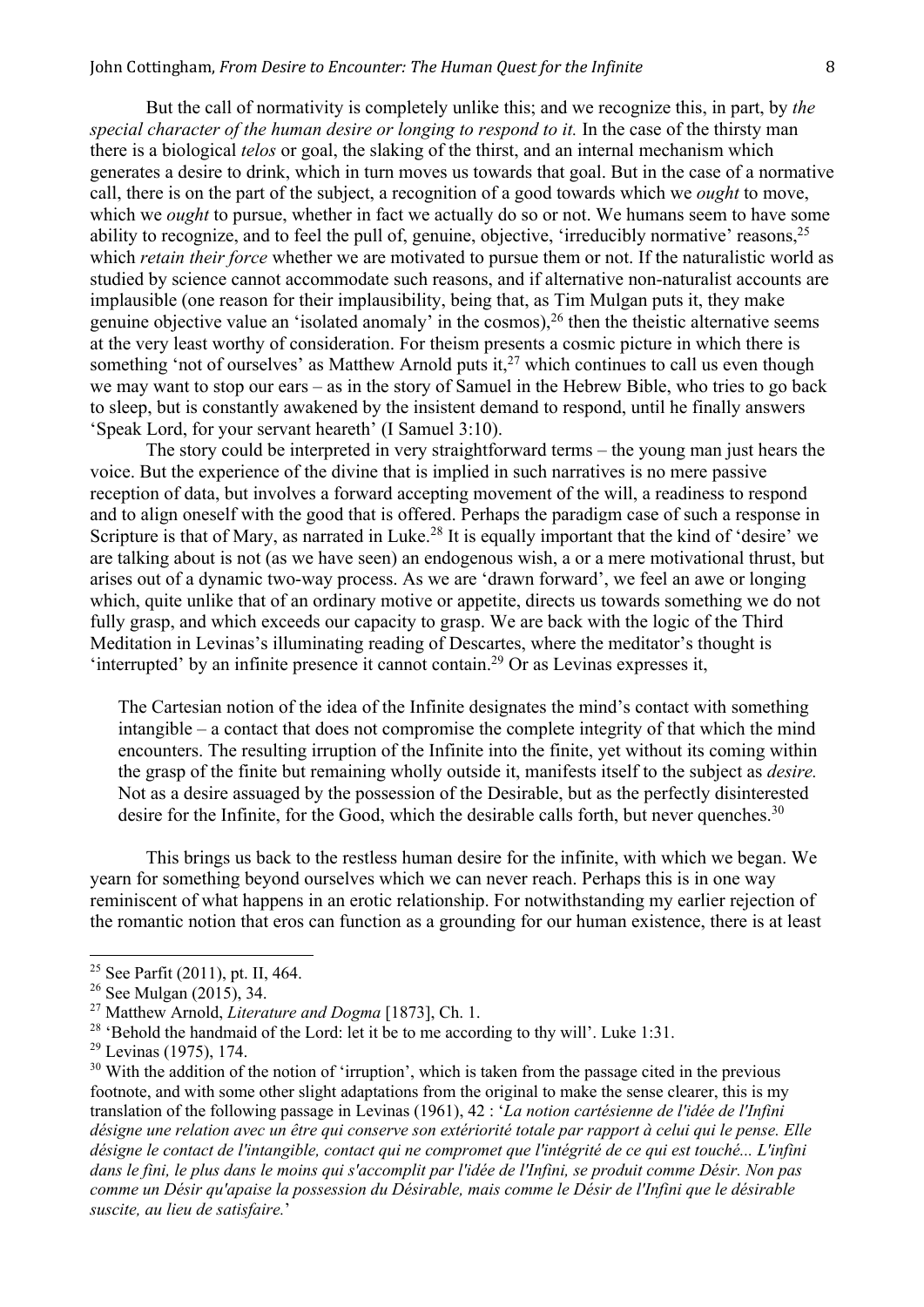this much analogy between erotic desire and the desire for the infinite. In desiring another person, you are desiring something irreducibly *other –* that is, an independent, autonomous subject of consciousness that you can never encompass or fully comprehend. In the same way, in our desire for the good, we recognize that the object of our desire is independent of, and wholly irreducible to, our subjective set of desires or inclinations. And that is more, we respond to it by implicitly acknowledging its authoritative power: we recognize it as something that calls us forward, requires us to change, to reach towards something better than we now are.

So what I have been calling the 'desiderative' movement of the mind is bound up with the recognition of an authoritative power, and hence can described, as it is by Descartes in the (often overlooked) final paragraph of the Third Meditation,<sup>31</sup> as a kind of passionate 'adoration' or awe. Why do I use the (in English) relatively unfamiliar adjective 'desiderative'? This is partly to draw attention to the original Latin noun *desiderium* and its cognate verb *desiderare,* perhaps familiar from several famous choral settings of Psalm 42 – *Sicut cervus desiderat ad fontes aquarum*: 'Like as the hart desireth the water-brooks, so longeth my soul after thee, O Lord.' *Desiderare* has special connotations that are absent in the ordinary Latin words for wanting (*cupire*) or appetition (*appetere*). *Desiderium*, corresponding to the term πόθος in Classical Greek, or *Verlangen* in German, signifies not just wanting something but yearning for what is absent or just out of reach (one of its earliest uses was to refer to the painful yearning of the bereaved for a departed loved one). Iain McGilchrist has pointed out in connection with the corresponding Anglo-Saxon term *langian*, 'to long for', that there is something about longing that distinguishes it from mere wanting. Longing is 'not an aim, with the ultimate goal of acquisition', and it does not necessarily involve 'an explicit vision of what it is that is longed for...'(McGilchrist (2009) 208).

St Augustine is fully alive to this dimension when he describes the longing for God not as a nagging internal appetite, but as a free, expansive yearning that reaches a crescendo only after many long days of eager expectation:

The days seemed long and many, so eager was I to find the time and freedom to sing to you from my inmost self 'My heart has said to you, I have sought your face; your face O Lord will I seek*.*' 32

The biblical quotation about seeking the face of the Lord in this passage is from the Psalms (Psalm 27 [26]: 8), and Augustine's reflections on the verse in question partly prefigured in St Paul's speech to the Athenians about the 'unknown God': 'God made human beings *so that they would seek him* and perhaps reach out for him and find him, for he is not far from each of us' (Acts 17:22).

But the search involved here is not to be conceived as if we were setting out like scientists, looking for evidence and eventually finding it. That is not at all what religious experience is like. In many of the Old Testament prophets (examples include Isaiah, Amos and Hosea),<sup>33</sup> the repeated message is that the task of human beings is not to satisfy themselves of the evidence for God, or to test the hypothesis that there is a God, but, rather, *earnestly to seek him*. This earnest longing, as I have been arguing, is bound up with our keen awareness of our finitude and our weakness. In our insatiable yearning to become better, in our reaching towards the infinite, we already are (in Descartes's phrase) 'in a certain way attaining to' *(quodammodo attingere*) the divine, even though we cannot fully comprehend what it is we are yearning for.<sup>34</sup>

<sup>31</sup> See Cottingham (2008), chs. 1, 14, 15.

<sup>32</sup> Augustine, *Confessions*, bk IX, ch. 3; freely translated, JC.

<sup>33</sup> Isaiah 55:6, Amos 5:4, Hosea 5:13.

<sup>&</sup>lt;sup>34</sup> I am grateful to Piers Benn, Clare Carlisle, Fiona Ellis, Eddie Howells, Julian Perlmutter, Mary-Anne Webb, and others for helpful comments when I presented an earlier version of this paper at a seminar of the 'Religious Experience and Desire' Research Project held at Heythrop College and Kings College London during 2016-17, and supported by the Templeton Foundation.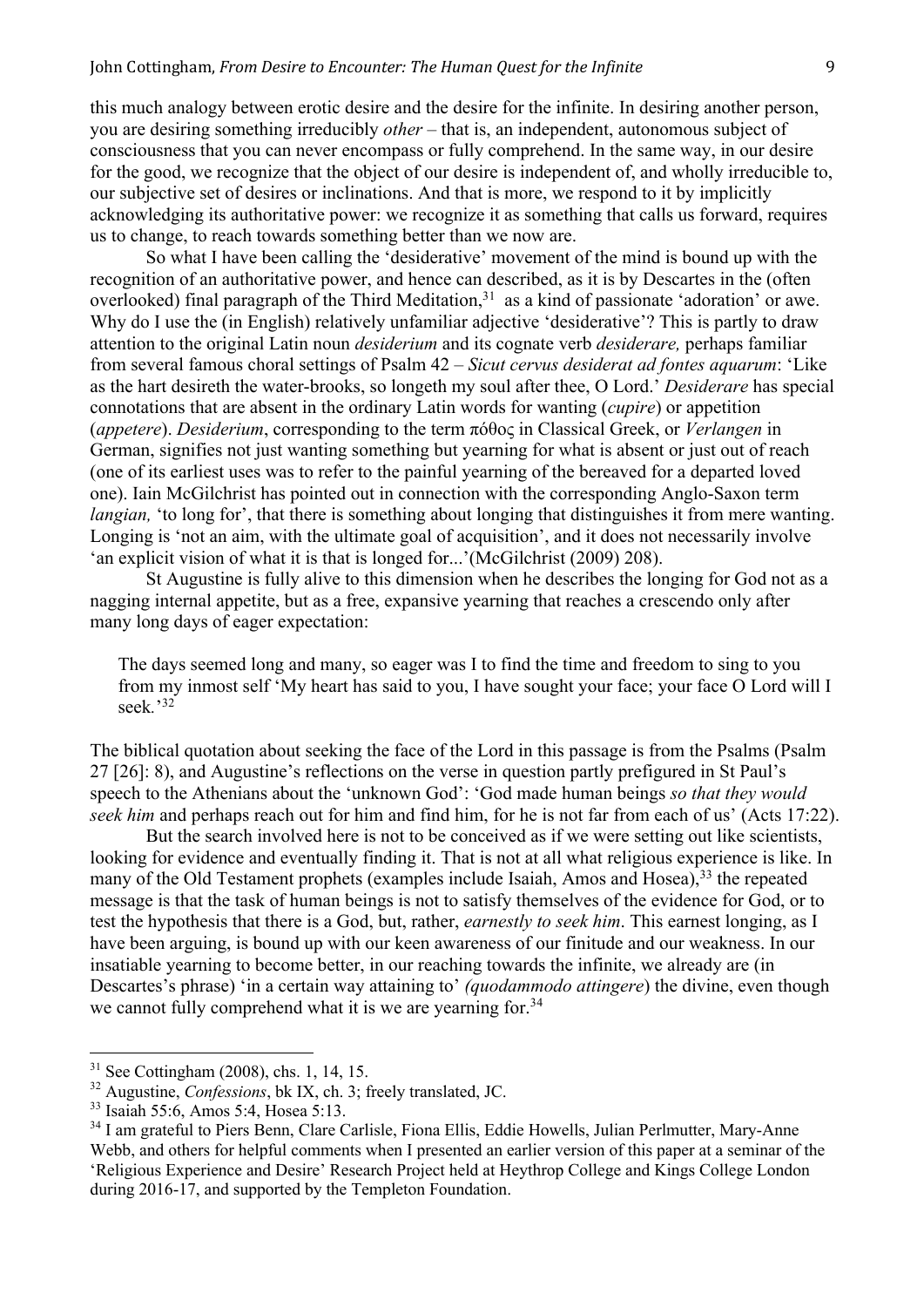# **References**

- CARRIERO, J. (2009) *Between Two Worlds: A Reading of Descartes's Meditations* (Princeton: Princeton University Press).
- CARUANA, J. (2006) ' "Not Ethics, Not Ethics Alone, but the Holy": Levinas on Ethics and Holiness', *Journal of Religious Ethics* **34**, 561-583.
- COTTINGHAM, J. (2008) *Cartesian Reflections* (Oxford: Oxford University Press).
- COTTINGHAM, J. (2012) 'Human Nature and the Transcendent', in Constantine Sandis and M. J. Cain (eds), *Human Nature* (Cambridge: Cambridge University Press), 233-254.
- COTTINGHAM, J. (2014) *Philosophy of Religion: Towards a More Humane Approach* (Cambridge: Cambridge University Press).
- COTTINGHAM, J. (2017) 'Philosophy, Religion and Spirituality', in David McPherson (ed.), *Spirituality and the Good Life: Philosophical Approaches* (Cambridge: Cambridge University Press), ch. 12-28.
- DESCARTES, R. (1630) Letter to Mersenne of 27 May 1630, transl. in J. Cottingham, R. Stoothoff, D. Murdoch and A. Kenny (eds.), *The Philosophical Writings of Descartes*, vol. III, The Correspondence (Cambridge: Cambridge University Press, l991).
- DESCARTES, R. (1641), *Meditations* [*Meditationes de prima philosophia*]. References are by volume and page number to 'AT', which denotes C. Adam & P. Tannery, eds., *Œuvres de Descartes* (Paris: Vrin/CNRS, 1964-76), and 'CSM', which denotes J. Cottingham, R. Stoothoff and D. Murdoch, eds., *The Philosophical Writings of Descartes* (Cambridge: Cambridge University Press, 1985).
- DESCARTES, R. (1648) *Conversation with Burman.* transl. J. Cottingham (Oxford: Clarendon Press, 1978).
- ELLIS, F. (2013) 'Insatiable Desire', *Philosophy,* **88**, 243-265.
- KANT, I. (1788) *Critique of Practical Reason* [*Kritik der Practischen Vernunft*], trans. M. McGregor (Cambridge: Cambridge University Press, 2015).
- LEISHMAN, J. B. (1961) *Themes and Variations in Shakespeare's Sonnets* (London: Hutchinson).
- LEVINAS, E. (1961) *Totalité et infini* (reprinted, The Hague: Nijhoff, 1971).
- LEVINAS, E. (1975) 'Dieu et la philosophie', trans. in S. Hand (ed.), *The Levinas Reader* (Oxford: Blackwell, 1989)*.*
- MAY, S. (2011) *Love: A History* (New Haven, CT: Yale University Press).
- MCGILCHRIST, I. (2009) *The Master and his Emissary* (New Haven, Ct.: Yale University Press).
- MULGAN, T. (2015) *Purpose in the Universe.* (Oxford: Oxford University Press).
- NIETZSCHE, F. (1882) *The Gay Science* [*Die Fröhliche Wissenschaft*], ed. B. Williams (ed.), (Cambridge: Cambridge University Press, 2001).